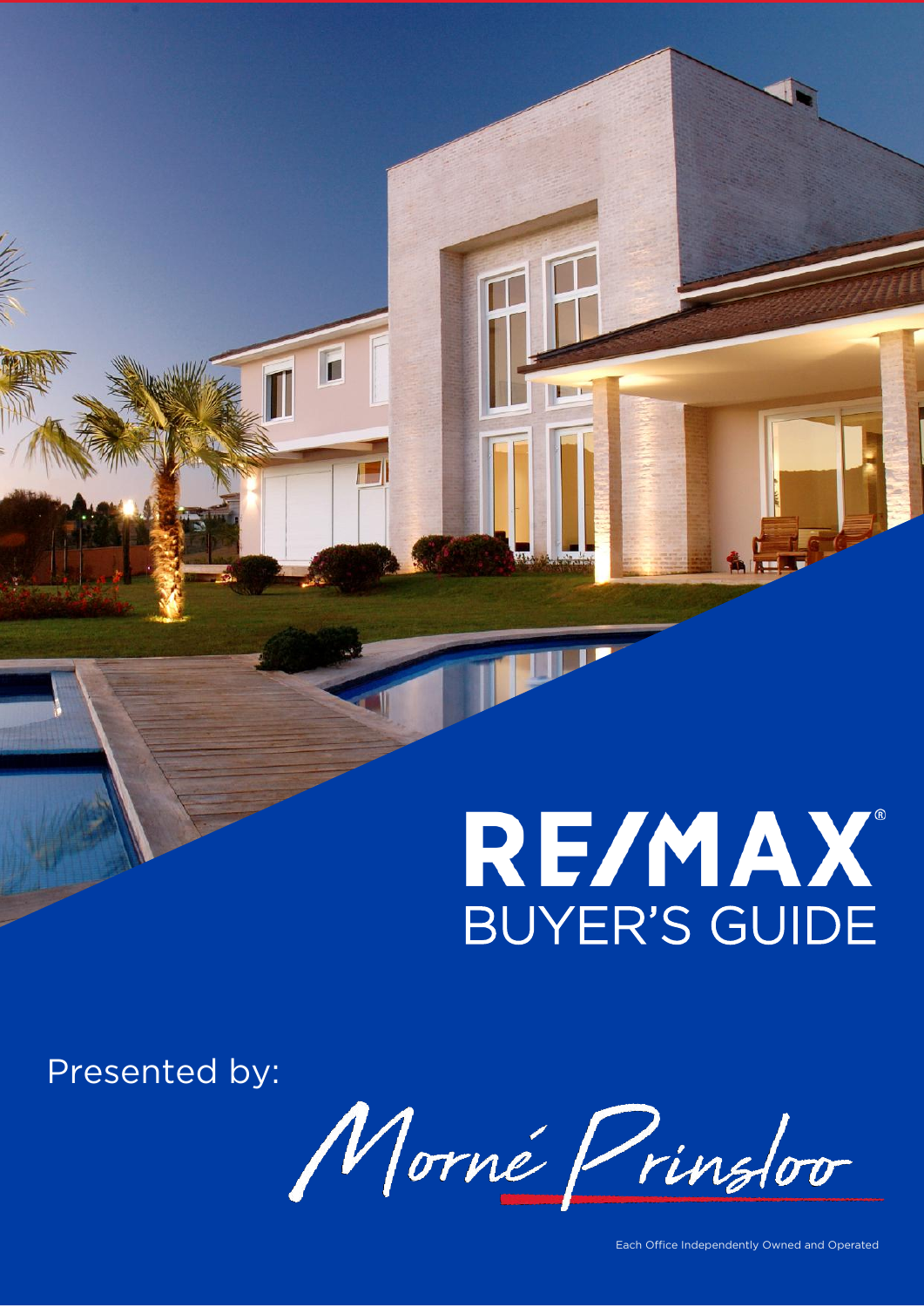

1

2

3

4

5

6

7

8

**Money Matters** Find out what you qualify for and get pre-qualified bond approval.

**Partner with a Property Expert**  Find an agent you can trust to help you search for a home.

**Find your Perfect Match**  Begin the process of viewing listings.

**Name your Price**  Chat with your estate agent and submit an offer.

**Read the Fine Print**  After the offer is accepted, you will need to sign a legally binding offer to purchase.

**Hire Inspector Holmes**  After signing the offer to purchase, arrange for a home inspection.

**Set a date with BetterBond**  Make sure you get the best deal on your home loan by working through a bond originator.

**Schedule the Moving Date**  Part of the paperwork is agreeing upon the moving date.

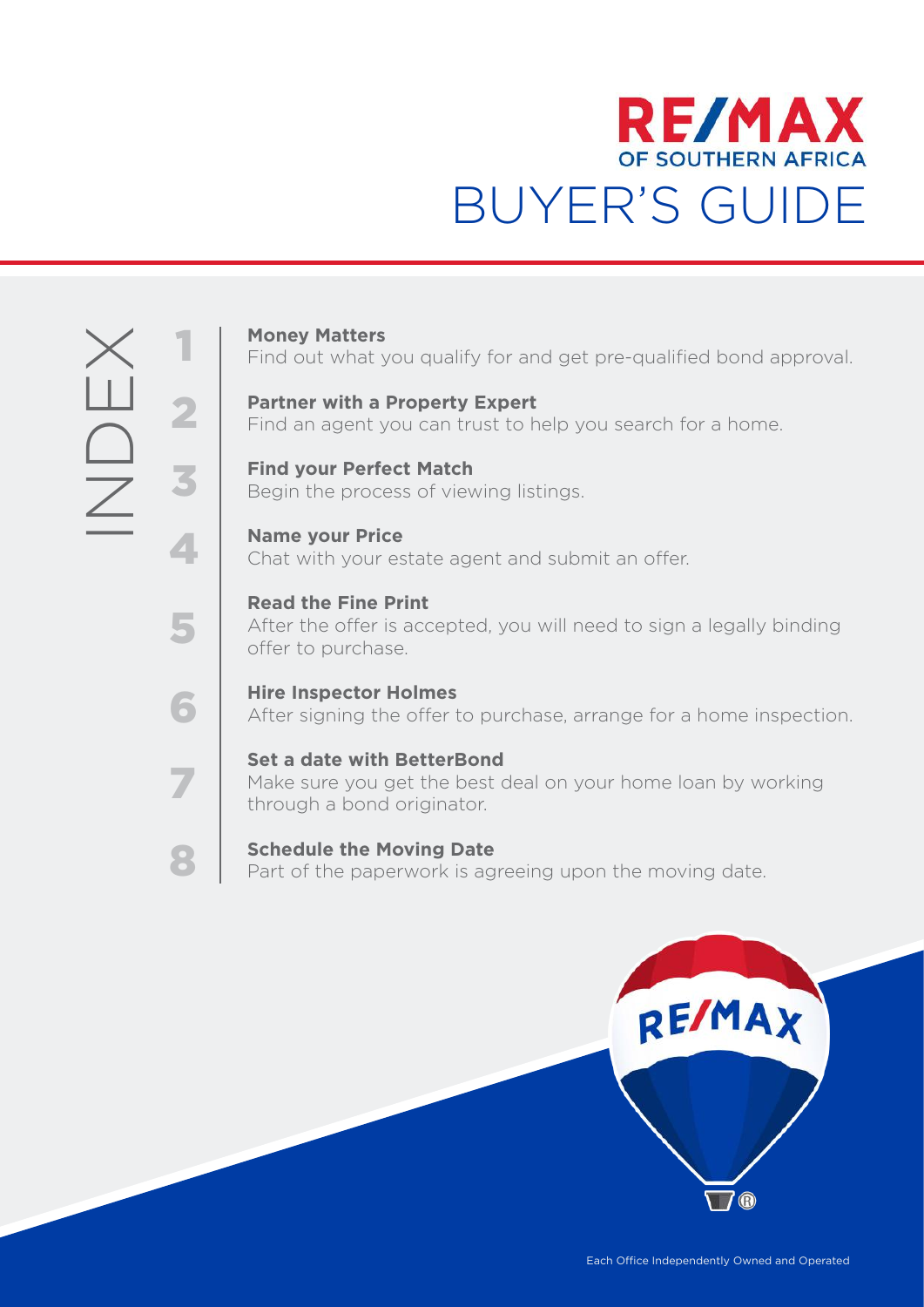

### MONEY MATTERS

#### **Check Online Affordability Calculators**

The very first step in the home buying process is to evaluate your finances. The various online affordability calculators will do a great job to provide you with a rough idea of what you can afford, factoring in your Net salary and other fixed expenses.

**NOTE:** These are rough indications and not official pre-approval.

#### **Acquire Pre-Bond Approval**

Financial institutions provide a pre-approval facility that allows you to discover what you can truly afford. The pre-qualification will state the bond amount, interest rate and instalment amount for which you qualify. You can either apply at banks directly and do all the leg work yourself, or you can work through a bond originator like BetterBond who will do the checks for you for free and will provide the pre-approval certificate within 24 hours.

#### **How to Apply?**

The whole process can be done online. You will need:

- 1) Your latest payslip
- 2) Three months' worth of bank statements
- 3) A copy of your ID

**NOTE:** These amounts are only 100% finalised after the bank has completed a property valuation and has received a signed Offer to Purchase on the property in question.

#### **Why should I get it?**

- Provides you with the assurance that you can afford the homes you're viewing.
- Lets sellers know that you are a serious buyer.
- Should it come to the point where more than one buyer has put in an offer, the pre-approval will boost the chances of your offer being the one that is accepted.

#### **Additional costs to include in your budget:**

As a rule of thumb, you should allow for an additional 8%-10% of the amount of the purchase price of the property for all the other costs involved in purchasing a home. This excludes the deposit and covers costs such as Registration and Transfer Fees.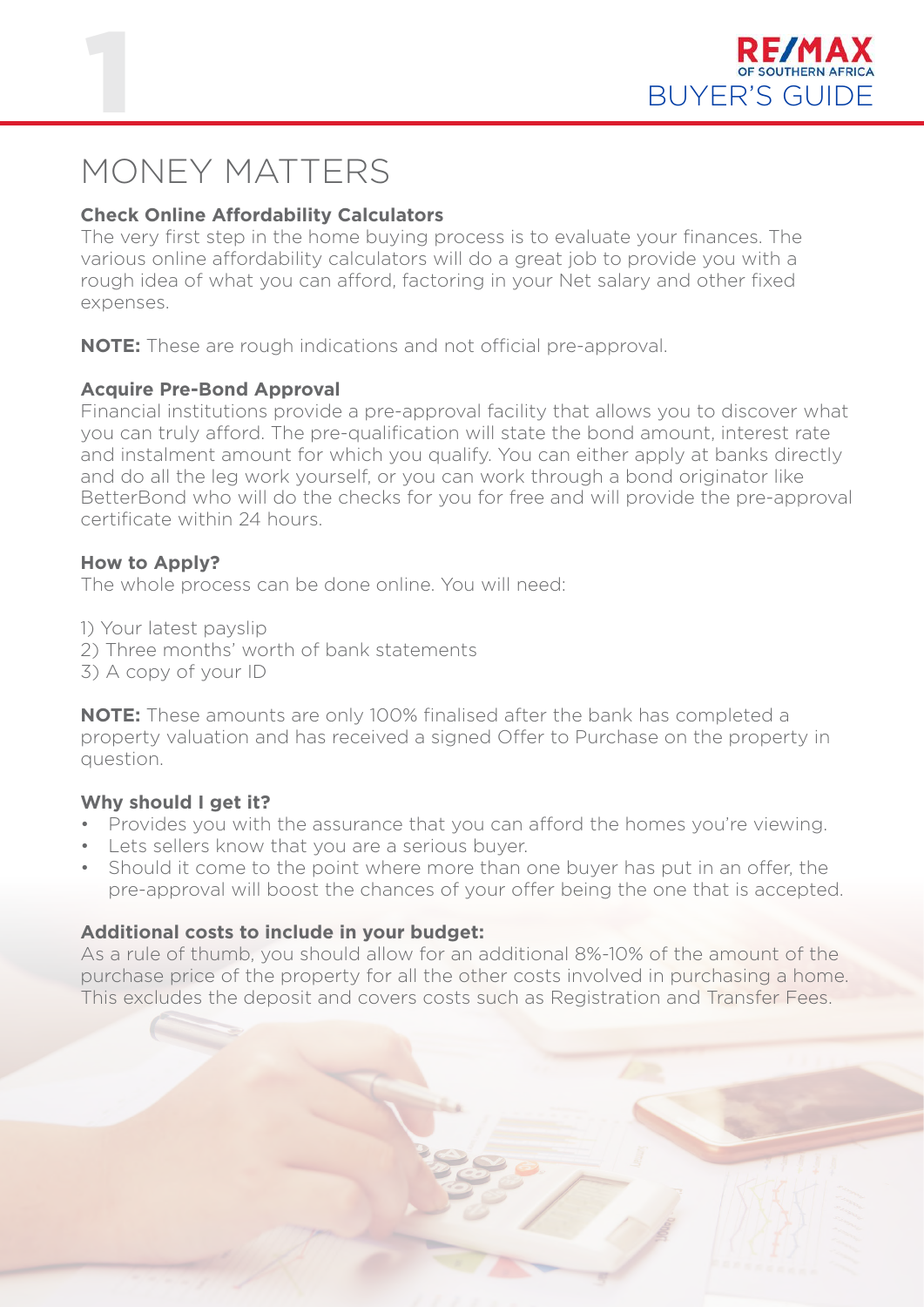



### PARTNER WITH A PROPERTY EXPERT

### **Why Should I Use Morné?**

#### **Save Yourself Time**

Just as any other service, real estate agents do the work so that you do not have to. But, unlike other professions, real estate agents aren't charging you for this service.

#### **See Unlisted Properties**

Real estate agents like Morné are also often privy to listings before they are uploaded to a property portal, which allows you first pick of any suitable listing as soon as they enter the market.

#### **Avoid Catfish Listings**

Morné are likely to have seen the property in person and will know if the property lives up to its online listing.

#### **Draw On Years Of Experience**

Through experience, good estate agents like Morné will also know which sorts of homes might blow a buyer's checklist out of the water and become the perfect match despite not meeting all the initial criteria.

#### **Help You Negotiate The Best Price**

Having an estate agent like Morné on your side during this negotiation process will save you both the stress of having to deal with it yourself and the financial burden of fumbling the offer.

#### **How Do I Choose One (Agent) if not Morné? Below are a few questions you can ask to find out with whom to partner:**

- 1. Is this person qualified with a valid FFC and registered with the EAAB which regulates the industry?
- 2. Does this person listen and care about my needs?
- 3. Is this person more interested in helping me or helping themselves?
- 4. Is this person easily contactable?
- 5. Is this person knowledgeable about the local market and the real estate industry in general?
- 6. Is this agent affiliated with an established brand whose resources can be tapped into in order to help me find a home in the quickest amount of time?

#### **Why Choose Morné / RE/MAX?**

RE/MAX is the largest real estate brand in the world. In Southern Africa, we outnumber our closest competitor by nearly 1,000 agents. Most agents means most listings, which increases your chances of finding your dream home. Our agents also have access to internationally acclaimed training resources and the largest network of colleagues to call on for advice. Quite simply, you could not be in safer hands when working with Morné Prinsloo from RE/MAX masters.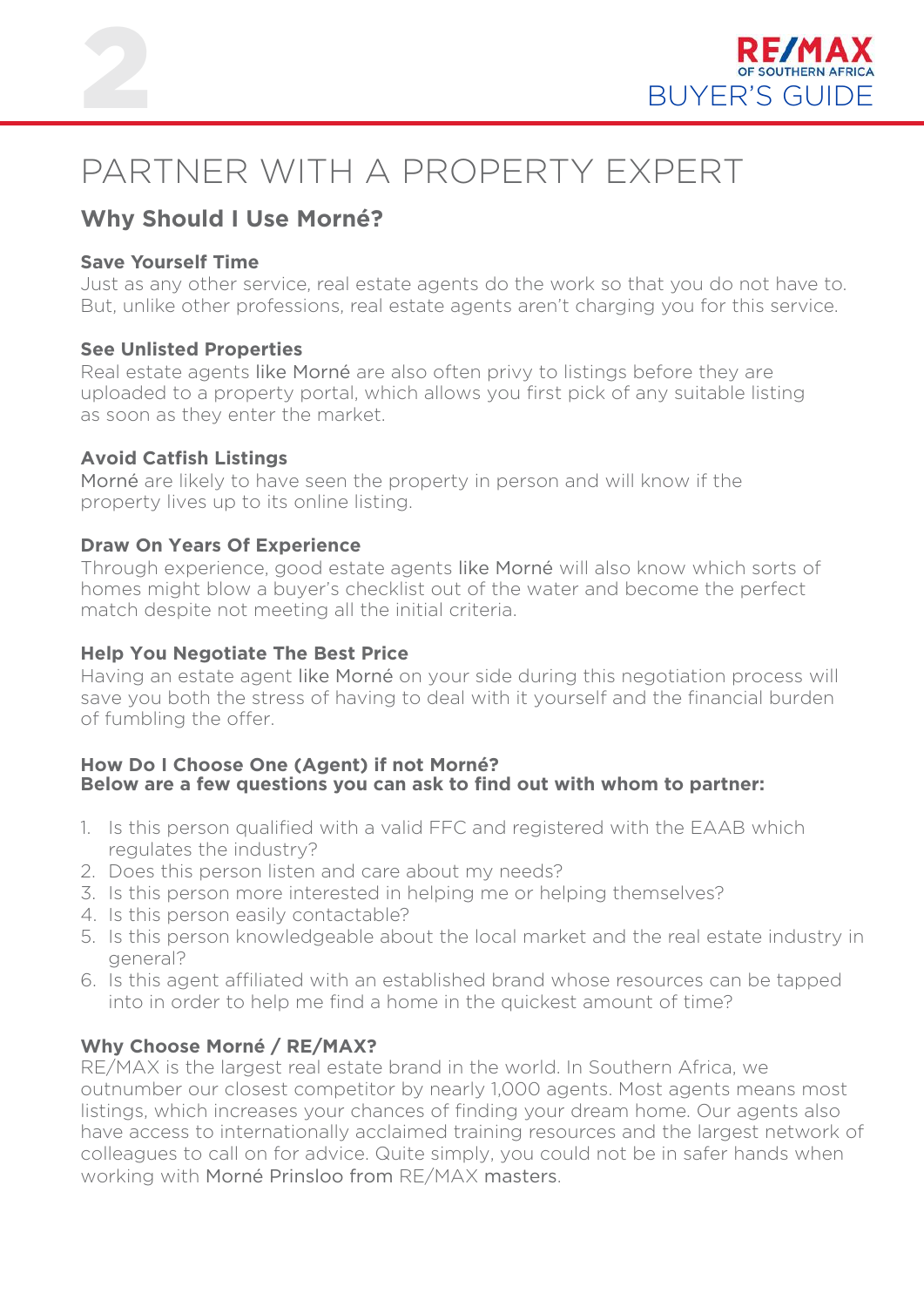



### FIND YOUR PERFECT MATCH

Here's how to simplify your house hunting to ensure that you find your dream home before your patience runs out:

#### **Get real with Morné your agent**

The quickest way to find a home is to make sure your Morné has a true understanding of what you're searching for. Explain anything and everything that could be useful to him.

#### **Disclose non-negotiables**

Make sure you save both yourself and Morné some time by setting out all your non-negotiables up front (for example, number of bedrooms or budget).

#### **Limit Property Portal Searches**

While it's good to keep an eye out for new stock that Morné might not have access to, buyers most often purchase on emotion and then justify with fact and reason, so spending too much time online and not enough time physically going to view properties will hurt your chances of finding your dream home.

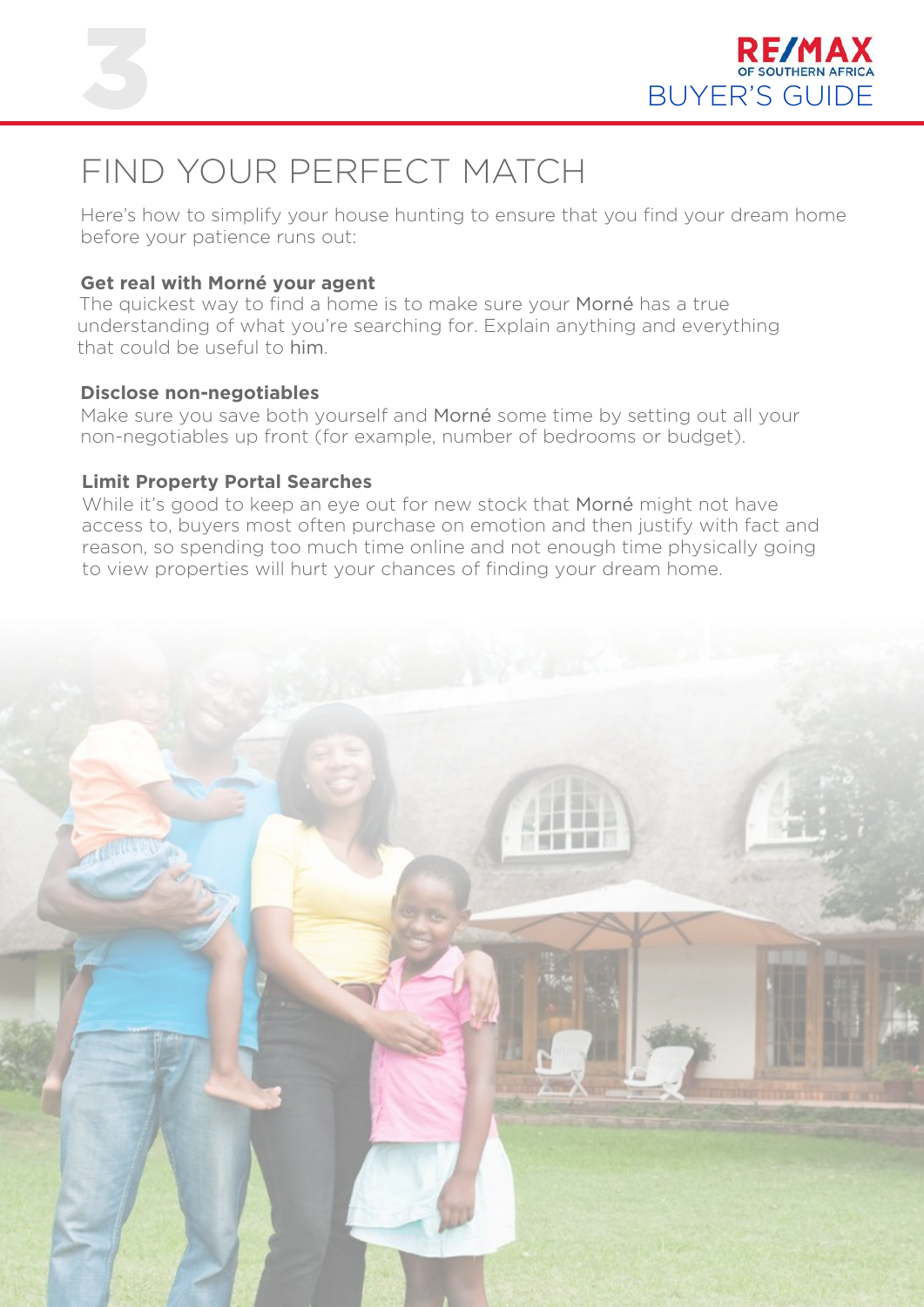



### NAME YOUR PRICE

#### **1) Adopt a three-tier approach**

Set three budget targets: the highest offer you can afford to make, your ideal offer, and your low-ball offer. Depending on the market and the various other factors discussed below, you can reach a decision regarding which of these three numbers you would like to put forward as your initial offer.

#### **2) Clean up your conditions**

Apart from price, the offer that presents the lowest possibility for the sale to fall through is usually the one that a seller goes for. Here are a few ways to clean up your offer:

- Make sure you have pre-qualified bond approval.
- Sell your current property and have the funds readily available.
- Cash in any investments needed to cover the purchase price.

#### **3) Know your market**

Be aware of the kind of property market in which you currently find yourself:

#### **• Seller's market:**

There will not be much room for price negotiations and you will have to put your best offer forward if they want to secure the property.

#### **• Buyer's market:**

You'll have a little more room in which to negotiate and can go in lower with your initial offer.

#### **4) Involve Morné as your agent**

Your best bet would be to involve Morné as your agent in your decisionmaking process. As industry and suburb experts, he will be able to guide you into choosing an amount that will be appealing to the seller and will still suit your budget.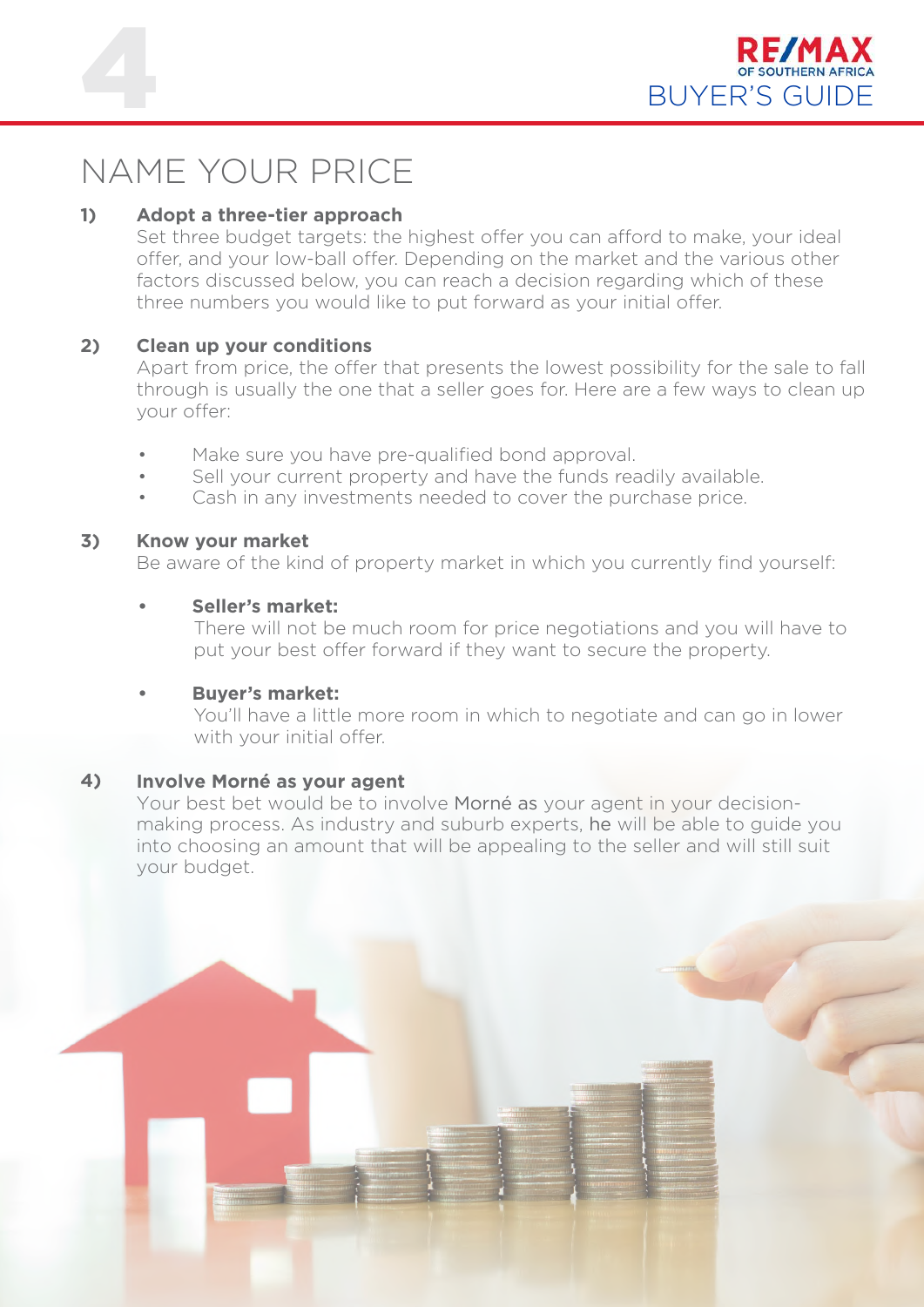



### READ THE FINE PRINT

#### **What is an OTP?**

An offer to purchase (OTP) is essentially an agreement that lays out the terms and conditions of the property transaction between the buyer and seller. As with any contract, an OTP serves to protect the parties involved in the transaction and ensure that nothing is left to interpretation. If there is any ambiguity it could lead to a misunderstanding or conflict, so is best to be avoided. Once the OTP has been concluded and signed by each party, it becomes the deed of sale on the property.

#### **What should I include?**

#### **1) Fixtures & Fittings**

Both parties must be in agreement as to what items are included in the sale of the property and what aren't. As a rule of thumb, any fixtures or fittings that have been attached to the property (nailed, bolted, glued or screwed down) will stay.

#### **2) Suspensive Conditions**

These include any pending conditions such as the sale of a buyer's current home, bond approval, and passing a home inspection. Once the suspensive condition has been fulfilled, Morné the real estate agent should be notified so that the OTP can be made unconditional. This step is vital because the contract could become null and void and the whole transaction could fall through if the requirements are not met within the allotted time.

#### **3) Date of Occupation**

This stipulates the date on which the seller will vacate the property, and you will take occupation, as well as the rates for occupational rent should you wish to move in before the property is transferred into your name (see step 8).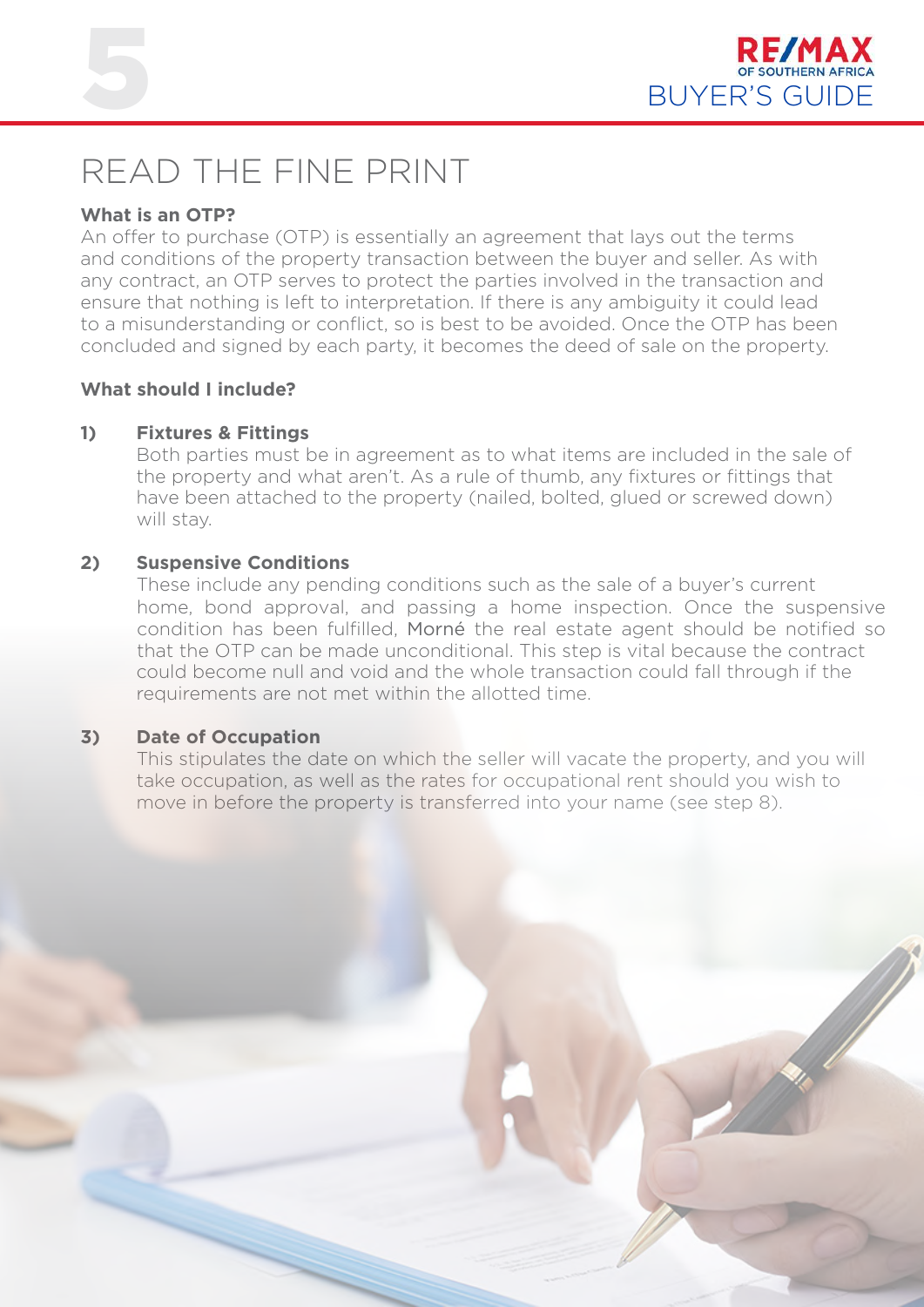



### HIRE INSPECTOR HOMES

#### **Understanding Your Rights**

The voetstoots clause protects the seller against all defects — including defects that he does not know about. In the instance that a seller is aware of a defect and conceals it, you will be able to take action against the seller, provided you can prove that the seller deliberately hid it, which is not an easy task. This is why a thorough inspection is so important. Having the home inspected will provide you with an estimated cost of any repairs that are necessary before committing to the sale. Knowing whether there are any underlying problems with the house will provide you with the opportunity of making a more informed decision.

Once the home inspection is completed, purchasers should instruct the conveyancer to furnish them with the original ECOC before (to check that the property has indeed passed all the necessary checks) and after registration, since the legislation requires a property owner to be able to produce a valid certificate of compliance on request to an inspector.

#### **How does it work?**

Sellers are contractually required to have all of their compliance certificates in order for the property transfer process to go ahead. These certificates include:

- an Electrical Compliance Certificate (ECOC) issued by a duly qualified electrician
- an Electrical Fence certificate (if the property is protected by an electrical fence and the electrical pulse emanated from the property)
- a Gas Certificate (if the property has permanent gas installations such as stoves, geyser etc.)

An estate agent like Morné may recommend their preferred electrician and home inspector to help a seller acquire these necessary documents. A seller is then free to choose his/her own if they prefer, arrange the inspection, and send the ECOCs to the transferring attorney. Morné the agent merely acts as an intermediary here – the legal responsibility is ultimately that of the seller, not the agent.

HOME INSPECTION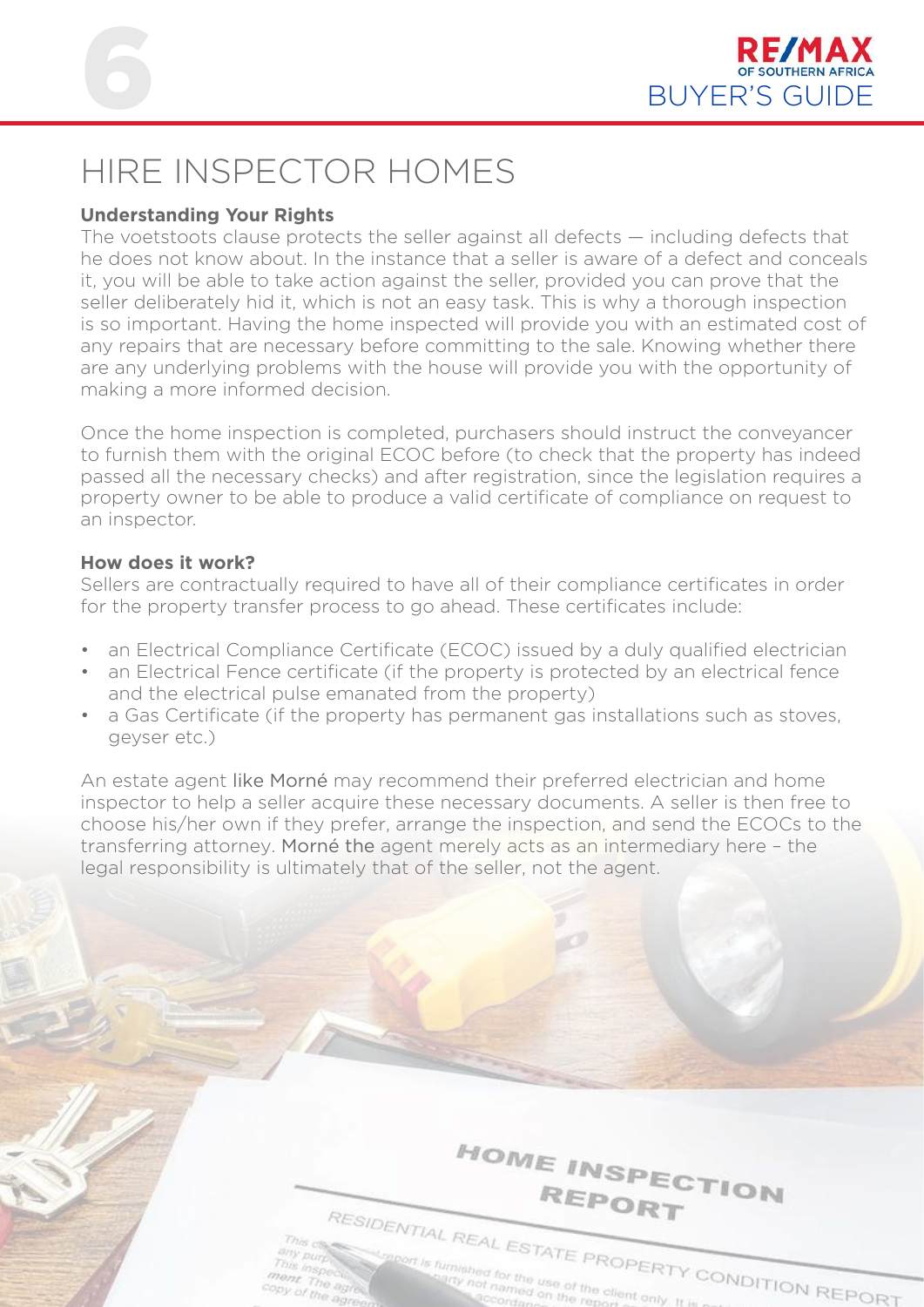

# SET A DATE WITH THE ORIGINATOR

Using a bond originator will take the hard work out of the bond application process, without costing buyers a cent. Bond originators services include:

- Assessing the buyer's financial situation and level of affordability.
- Advising them on the best way to finance their new home.
- Explaining all the different banks' home loan options and assist with the paperwork when applying for a bond.
- Liaising with all of the major banks and will negotiate the best possible deal on the buyer's behalf.

#### **Who to choose?**

7

Choose a brand that is reputable and respected in the industry, such as BetterBond. Avoid originators who do any of the following:

- 1. Request an administration fee, as this service is normally free.
- 2. Buyers are not obliged to sign any agreement with the bond originator.
- 3. There should be no obligation for buyers to accept any of the offers that the bond originator comes back with.

#### **How do I apply?**

Buyers will need to provide the originator with all their personal information such as their contact details and a copy of their ID document. They will also require the buyer's banking details, financial information and a copy of their latest salary slip or audited financials if the buyer is self-employed. The originator will complete the bond applications and will submit them to the banks on the buyer's behalf. Once the applications are submitted to the banks, the buyer should hear from the originator in the next three to five working days, provided the information given is correct and accepted by the banks.

#### **Why should I use them?**

BetterBond has found that on average, buyers who work through them save up to 0.5% on their interest rate just by shopping around. To put this in rand value, on a R1.5 million home loan over 20 years, this would save you up to R120,000.

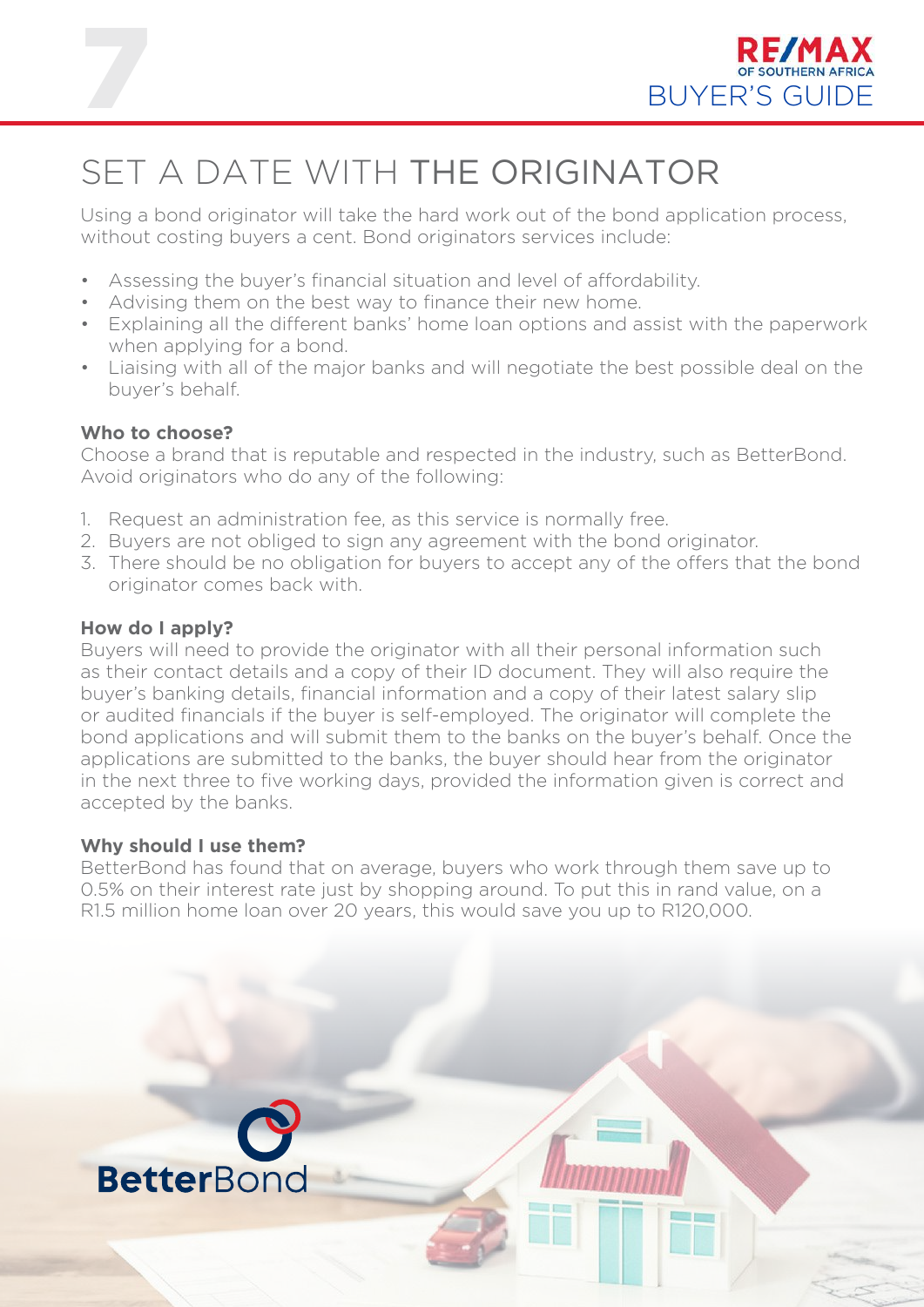

## SCHEDULE THE MOVING DATE

Below are the facts you will need to consider when setting a moving date:

#### **1) Length of Transfer Process**

Be sure to factor in the time it will take to register and transfer the property into your name before agreeing upon a moving date. This process, which includes registering for the new owner's bond, cancelling the previous owner's bond, and registering the sale at the Deeds Office, can take anywhere around three months. If you wish to move into the home before it is registered in your name, then you will be liable for occupational rent set by the original owner.

#### **2) Legally Binding Contracts**

If you already own a property which you sold in order to purchase a new property, you will have had to agree to a moving date with the buyer for his current home. Likewise, if you are renting, you will have to vacate the premises before the end of your lease agreement.

#### **3) External Factors**

You should also consider various other factors which might not be in your control, for example, the weather and the availability of professional movers. It is always wise to allow for some flexibility around the moving date. If, for example, you have to be out of your current property by the 31<sup>st</sup>, then ideally you would set the moving date a few days before this so that you will not be out on the streets if for whatever reason the moving date gets pushed back a bit.

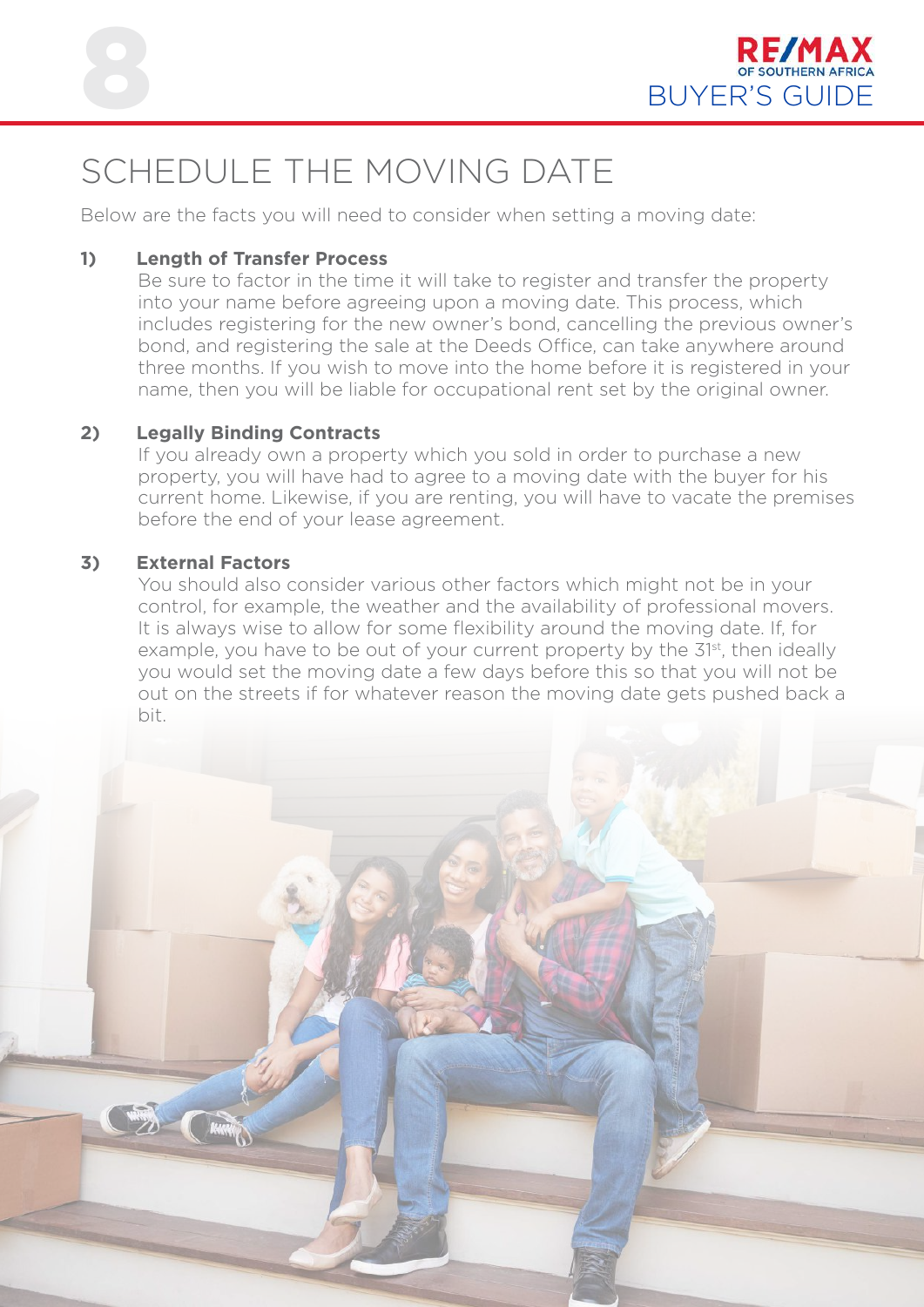#### TRANSFER FEES AND BOND COSTS Based on recommended fees for 2018. Values quoted based on Rand Value

**DE/MA** 

| <b>BOND COSTS</b>          |                      |                    |                      |                   |                      | <b>TRANSFER COSTS</b>      |                      |                    |                      |                   |                        |                        |                        |
|----------------------------|----------------------|--------------------|----------------------|-------------------|----------------------|----------------------------|----------------------|--------------------|----------------------|-------------------|------------------------|------------------------|------------------------|
| Amount                     | Fees                 | 15% Vat            | D/O<br>Levy          | Post &<br>Petties | Bond<br>Total        | Price/Value                | Trf Fees             | 15% Vat            | D/O<br>Levy          | Post &<br>Petties | Trf Duty               | Bond<br>Total          | Total<br>Costs         |
|                            |                      |                    |                      |                   |                      |                            |                      |                    |                      |                   |                        |                        |                        |
| R 100 000                  | R4600                | R 829              | R 35                 | R 925             | R 6 389              | R 100 000                  | R 4 600              | R 834              | R 35                 | R 925             | $\mathsf R$ -          | R 6 394                | R 12783                |
| R 150 000<br>R 200 000     | R 5 300<br>R 6000    | R 934<br>R 1 039   | R 75<br>R 75         | R 925<br>R 925    | R 7 234<br>R 8 0 3 9 | R 150 000<br>R 200 000     | R 5 600<br>R 6 000   | R 990<br>R 1 050   | R 75<br>R 75         | R 925<br>R 925    | $R -$<br>$R -$         | R 7 590<br>R 8 050     | R 14 824<br>R 16 089   |
| R 250 000                  | R 6700               | R 1 144            | R 465                | R 925             | R 9 234              | R 250 000                  | R 6 700              | R1214              | R 465                | R 925             | $R -$                  | R 9 304                | R 18 537               |
| R 300 000                  | R 7 400              | R 1 249            | R 465                | R 925             | R 10 039             | R 300 000                  | R 7 400              | R1319              | R 465                | R 925             | $R -$                  | R 10 109               | R 20 147               |
| R 350 000                  | R 8 100              | R 1 354            | R 580                | R 925             | R 10 959             | R 350 000                  | R 8 100              | R 1 441            | R 580                | R 925             | $R -$                  | R 11 046               | R 22 005               |
| R 400 000                  | R 8 800              | R 1 459            | R 580                | R 925             | R 11 764             | R 400 000                  | R 8 800              | R 1 546            | R 580                | R 925             | $R -$                  | R 11 851               | R 23 615               |
| R 450 000                  | R 9 500              | R 1 564            | R 580                | R 925             | R 12 569             | R 450 000                  | R 9 500              | R 1 651            | R 580                | R 925             | $R -$                  | R 12 656               | R 25 225               |
| R 500 000                  | R 10 200             | R 1 669            | R 580                | R 925             | R 13 374             | R 500 000                  | R 10 200             | R 1 7 5 6          | R 580                | R 925             | $R -$                  | R 13 461               | R 26 835               |
| R 520 000                  | R 11 600             | R 1879             | R 580                | R 925             | R 14 984             | R 520 000                  | R 11 600             | R 1 966            | R 580                | R 925             | $\mathsf R$ -          | R 15 071               | R 30 055               |
| R 540 000                  | R 11 600             | R 1879             | R 580                | R 925             | R 14 984             | R 540 000                  | R 11 600             | R1966              | R 580                | R 925             | $R -$                  | R 15 071               | R 30 055               |
| R 560 000                  | R 11 600             | R 1879             | R 580                | R 925             | R 14 984             | R 560 000                  | R 11 600             | R1966              | R 580                | R 925             | $R -$                  | R 15 071               | R 30 055               |
| R 580 000                  | R 11 600             | R 1879             | R 580                | R 925             | R 14 984             | R 580 000                  | R 11 600             | R1966              | R 580                | R 925             | $\mathsf R$ -          | R 15 071               | R 30 055               |
| R 600 000                  | R 11 600             | R 1879             | R 580                | R 925             | R 14 984             | R 600 000                  | R 11 600             | R1966              | R 580                | R 925             | $R -$                  | R 15 071               | R 30 055               |
| R 620 000                  | R 13 000             | R 2089             | R 815                | R 925             | R 16 829             | R 620 000                  | R 13 000             | R 2 211            | R 815                | R 925             | $R -$                  | R 16 951               | R 33 780               |
| R 640 000<br>R 660 000     | R 13 000<br>R 13 000 | R 2089<br>R 2089   | R 815<br>R 815       | R 925<br>R 925    | R 16 829<br>R 16 829 | R 640 000<br>R 660 000     | R 13 000<br>R 13 000 | R 2 211<br>R 2 211 | R 815<br>R 815       | R 925<br>R 925    | $\mathsf R$ -<br>$R -$ | R 16 951<br>R 16 951   | R 33 780<br>R 33 780   |
| R 680 000                  | R 13 000             | R 2089             | R 815                | R 925             | R 16 829             | R 680 000                  | R 13 000             | R 2 211            | R 815                | R 925             | $R -$                  | R 16 951               | R 33 780               |
| R 700 000                  | R 13 000             | R 2089             | R 815                | R 925             | R 16 829             | R 700 000                  | R 13 000             | R 2 211            | R 815                | R 925             | $R -$                  | R 16 951               | R 33 780               |
| R 720 000                  | R 14 400             | R 2 299            | R 815                | R 925             | R 18 439             | R 720 000                  | R 14 400             | R 2 4 21           | R 815                | R 925             | $R -$                  | R 18 561               | R 37 000               |
| R 740 000                  | R 14 400             | R 2 299            | R 815                | R 925             | R 18 439             | R 740 000                  | R 14 400             | R 2 4 21           | R 815                | R 925             | $R -$                  | R 18 561               | R 37 000               |
| R 760 000                  | R 14 400             | R 2 299            | R 815                | R 925             | R 18 439             | R 760 000                  | R 14 400             | R 2 4 21           | R 815                | R 925             | $R -$                  | R 18 561               | R 37 000               |
| R 780 000                  | R 14 400             | R 2 299            | R 815                | R 925             | R 18 439             | R 780 000                  | R 14 400             | R 2 421            | R 815                | R 925             | $R -$                  | R 18 561               | R 37 000               |
| R 800 000                  | R 14 400             | R 2 299            | R 815                | R 925             | R 18 439             | R 800 000                  | R 14 400             | R 2 4 21           | R 815                | R 925             | $R -$                  | R 18 561               | R 37 000               |
| R 820 000                  | R 15 800             | R 2 509            | R 930                | R 925             | R 20 164             | R 820 000                  | R 15 800             | R 2 648            | R 930                | R 925             | $R -$                  | R 20 303               | R 40 467               |
| R 840 000                  | R 15 800             | R 2 509            | R 930                | R 925             | R 20 164             | R 840 000                  | R 15 800             | R 2 648            | R 930                | R 925             | $R -$                  | R 20 303               | R 40 467               |
| R 860 000                  | R 15 800             | R 2 509            | R 930                | R 925             | R 20 164             | R 860 000                  | R 15 800             | R 2 648            | R 930                | R 925             | $\mathsf R$ -          | R 20 303               | R 40 467               |
| R 880 000<br>R 900 000     | R 15 800<br>R 15 800 | R 2 509<br>R 2 509 | R 930<br>R 930       | R 925             | R 20 164<br>R 20 164 | R 880 000<br>R 900 000     | R 15 800<br>R 15 800 | R 2 648            | R 930<br>R 930       | R 925             | $R -$<br>$R -$         | R 20 303<br>R 20 303   | R 40 467<br>R 40 467   |
| R 920 000                  | R 17 200             | R 2719             | R 930                | R 925<br>R 925    | R 21 774             | R 920 000                  | R 17 200             | R 2 648<br>R 2 858 | R 930                | R 925<br>R 925    | R 600                  | R 22 513               | R 44 287               |
| R 940 000                  | R 17 200             | R 2719             | R 930                | R 925             | R 21 774             | R 940 000                  | R 17 200             | R 2 858            | R 930                | R 925             | R 1 200                | R 23 113               | R 44 887               |
| R 960 000                  | R 17 200             | R 2719             | R 930                | R 925             | R 21 774             | R 960 000                  | R 17 200             | R 2 858            | R 930                | R 925             | R 1800                 | R 23 713               | R 45 487               |
| R 980 000                  | R 17 200             | R 2719             | R 930                | R 925             | R 21 774             | R 980 000                  | R 17 200             | R 2 858            | R 930                | R 925             | R 2 400                | R 24 313               | R 46 087               |
| R 1 000 000                | R 17 200             | R 2719             | R 930                | R 925             | R 21 774             | R 1 000 000                | R 17 200             | R 2 858            | R 930                | R 925             | R 3 000                | R 24 913               | R 46 687               |
| R 1 100 000                | R 17 900             | R 2 824            | R 1 050              | R 925             | R 22 699             | R 1 100 000                | R 17 900             | R 2 981            | R 1 050              | R 925             | R 6 000                | R 28 856               | R 51 555               |
| R 1 200 000                | R 18 600             | R 2 9 2 9          | R 1 050              | R 925             | R 23 504             | R 1 200 000                | R 18 600             | R 3 0 8 6          | R 1 050              | R 925             | R 9 000                | R 32 661               | R 56 165               |
| R 1 250 000                | R 18 600             | R 2 9 2 9          | R 1 050              | R 925             | R 23 504             | R 1 250 000                | R 18 600             | R 3 0 8 6          | R 1 0 5 0            | R 925             | R 10 500               | R 34 161               | R 57 665               |
| R 1 300 000                | R 19 300             | R 3 0 3 4          | R 1 0 5 0            | R 925             | R 24 309             | R 1 300 000                | R 19 300             | R 3 191            | R 1 050              | R 925             | R 13 500               | R 37 966               | R 62 275               |
| R 1 400 000<br>R 1 500 000 | R 20 000<br>R 20700  | R 3 139            | R 1 0 5 0<br>R 1 050 | R 925             | R 25 114<br>R 25 919 | R 1 400 000<br>R 1 500 000 | R 20 000<br>R 20 700 | R 3 296            | R 1 0 5 0<br>R 1 050 | R 925<br>R 925    | R 19 500               | R 44 771               | R 69 885<br>R 77 495   |
| R 1 600 000                | R 21 400             | R 3 244<br>R 3 349 | R 1 050              | R 925<br>R 925    | R 26 7 24            | R 1 600 000                | R 21 400             | R 3 401<br>R 3 506 | R 1 050              | R 925             | R 25 500<br>R 31 500   | R 51 576<br>R 58 381   | R 85 105               |
| R 1 700 000                | R 22 100             | R 3 454            | R 1 050              | R 925             | R 27 529             | R 1 700 000                | R 22 100             | R 3 611            | R 1 0 5 0            | R 925             | R 37 500               | R 65 186               | R92715                 |
| R 1750 000                 | R 22 100             | R 3 454            | R 1 050              | R 925             | R 27 529             | R 1750 000                 | R 22 100             | R3611              | R 1 0 5 0            | R 925             | R 40 500               | R 68 186               | R 95 715               |
| R 1 800 000                | R 22 800             | R 3 559            | R 1 050              | R 925             | R 28 334             | R 1 800 000                | R 22 800             | R 3716             | R 1 050              | R 925             | R 44 500               | R 72 991               | R 101 325              |
| R 1 900 000                | R 23 500             | R 3 664            | R 1 050              | R 925             | R 29 139             | R 1 900 000                | R 23 500             | R 3 821            | R 1 0 5 0            | R 925             | R 52 500               | R 81 796               | R 110 935              |
| R 2 000 000                | R 24 200             | R 3769             | R 1 050              | R 925             | R 29 944             | R 2 000 000                | R 24 200             | R 3 9 2 6          | R 1 0 5 0            | R 925             | R 60 500               | R 90 601               | R 120 545              |
| R 2 100 000                | R 24 900             | R 3 874            | R 1 275              | R 925             | R 30 974             | R 2 100 000                | R 24 900             | R 4 065            | R 1 275              | R 925             | R 68 500               | R 99 665               | R 130 639              |
| R 2 200 000                | R 25 600             | R 3 979            | R 1 275              | R 925             | R 31 779             | R 2 200 000                | R 25 600             | R 4 170            | R 1 275              | R 925             | R 76 500               | R 108 470              | R 140 249              |
| R 2 250 000                | R 25 600             | R 3 979            | R 1 275              | R 925             | R 31 794             | R 2 250 000                | R 25 600             | R 4 170            | R 1 275              | R 925             | R 80 500               | R 112 470              | R 144 264              |
| R 2 300 000                | R 26 300             | R 4 084            | R 1 275              | R 925             | R 32 584             | R 2 300 000                | R 26 300             | R 4 275            | R 1 275              | R 925             | R 86 000               | R 118 775              | R 151 359              |
| R 2 400 000<br>R 2 500 000 | R 27 000<br>R 27 700 | R 4 189<br>R 4 294 | R 1 275<br>R 1 275   | R 925<br>R 925    | R 33 389<br>R 34 194 | R 2 400 000<br>R 2 500 000 | R 27 000<br>R 27 700 | R4380<br>R 4 4 8 5 | R 1 275<br>R 1 275   | R 925<br>R 925    | R 97 000<br>R 108 000  | R 130 580<br>R 142 385 | R 163 969<br>R 176 579 |
| R 2 600 000                | R 28 400             | R 4 399            | R 1 275              | R 925             | R 34 999             | R 2 600 000                | R 28 400             | R 4 590            | R 1 275              | R 925             | R 119 000              | R 154 190              | R 189 189              |
| R 2700000                  | R 29 100             | R 4 504            | R 1 275              | R 925             | R 35 804             | R 2700000                  | R 29 100             | R4695              | R 1 275              | R 925             | R 130 000              | R 165 995              | R 201 799              |
| R 2 800 000                | R 29 800             | R 4 609            | R 1 275              | R 925             | R 36 609             | R 2 800 000                | R 29 800             | R 4 800            | R 1 275              | R 925             | R 141 000              | R 177 800              | R 214 409              |
| R 2 900 000                | R 30 500             | R4714              | R 1 275              | R 925             | R 37 414             | R 2 900 000                | R 30 500             | R4905              | R 1 275              | R 925             | R 152 000              | R 189 605              | R 227 019              |
| R 3 000 000                | R 31 200             | R4819              | R 1 275              | R 925             | R 38 219             | R 3 000 000                | R 31 200             | R 5 0 1 0          | R 1 275              | R 925             | R 163 000              | R 201 410              | R 239 629              |
| R 3 100 000                | R 31 900             | R 4 924            | R 1 275              | R 925             | R 39 024             | R 3 100 000                | R 31 900             | R 5 115            | R 1 275              | R 925             | R 174 000              | R 213 215              | R 252 239              |
| R 3 200 000                | R 32 600             | R 5 0 29           | R 1 275              | R 925             | R 39 829             | R 3 200 000                | R 32 600             | R 5 2 2 0          | R 1 275              | R 925             | R 185 000              | R 225 020              | R 264 849              |
| R 3 300 000                | R 33 300             | R 5 134            | R 1 275              | R 925             | R 40 634             | R 3 300 000                | R 33 300             | R 5 325            | R 1 275              | R 925             | R 196 000              | R 236 825              | R 277 459              |
| R 3 400 000                | R 34 000             | R 5 239            | R 1 275              | R 925             | R 41 439             | R 3 400 000                | R 34 000             | R 5 4 3 0          | R 1 275              | R 925             | R 207 000              | R 248 630              | R 290 069              |
| R 3 500 000                | R 34 700             | R 5 344            | R 1 275              | R 925             | R 42 244             | R 3 500 000                | R 34 700             | R 5 5 3 5          | R 1 275              | R 925             | R 218 000              | R 260 435              | R 302 679              |